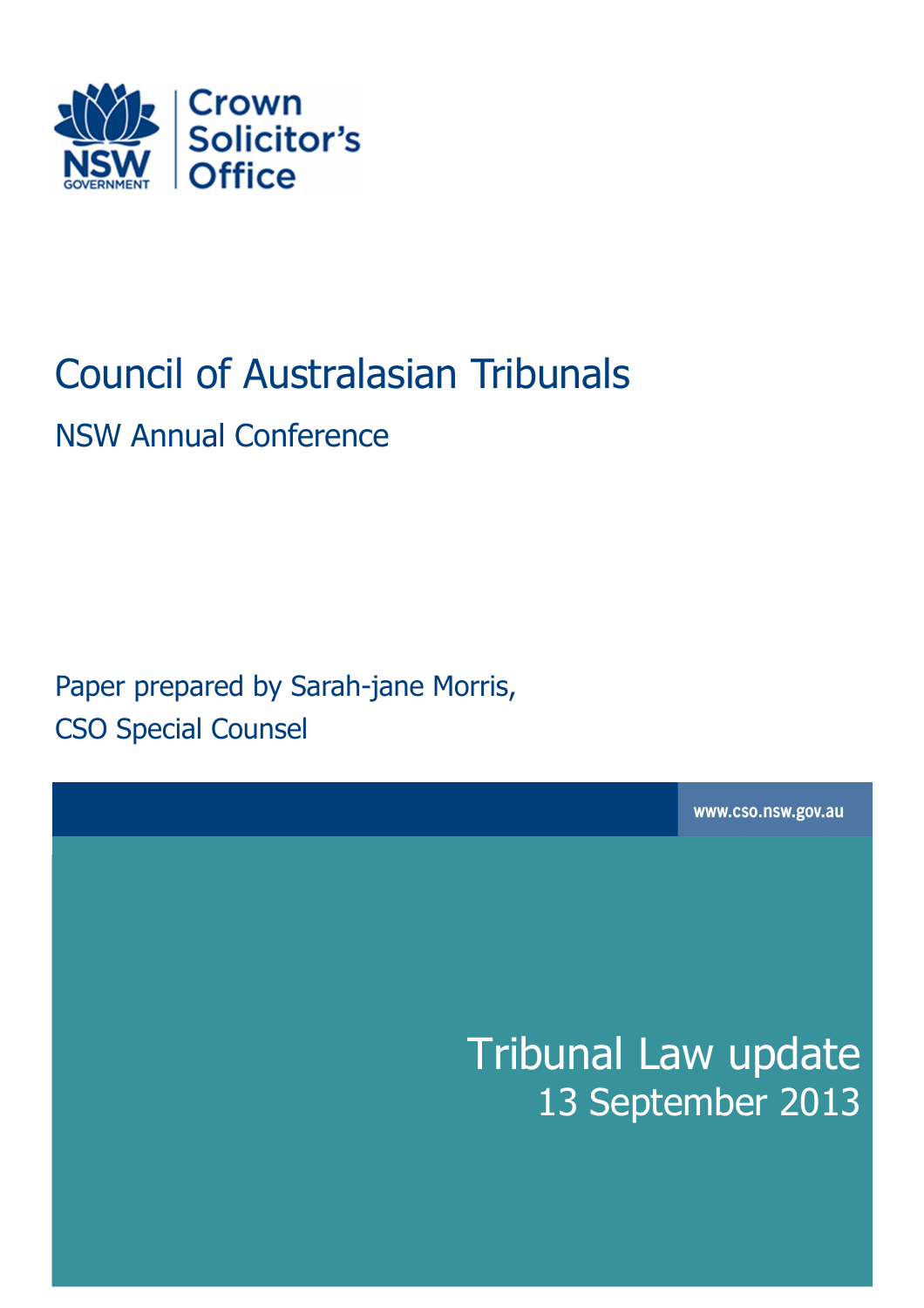# **Overview**

This paper outlines some of the key administrative law developments over the last 12 months of relevance to NSW practitioners.

First, it addresses several recent administrative law decisions, with a particular focus on the High Court's analysis of "unreasonableness" as a ground of review in *Minister for Immigration and* Citizenship  $v$  Li (2013) 297 ALR 225. Secondly, it summarises the effect of new Pt. 59 of the Uniform Civil Procedure Rules 2005 ("UCPR") concerning judicial review proceedings.

# **"Unreasonableness" in the exercise of a statutory discretion**

Judicial review of government action is concerned with the *legality* of the action, rather than its merits, which is generally the domain of administrative tribunals.<sup>1</sup>

One of the most oft-cited grounds of judicial review is "*Wednesbury* unreasonableness", so named because of the decision of the UK Court of Appeal in Associated Provincial Picture Houses Ltd v Wednesbury Corporation [1948] 1 KB 223. In rejecting the cinema's argument that a condition restricting it from admitting children under the age of fifteen years on a Sunday was invalid, Lord Greene MR accepted that an independent ground for legal challenge on the basis of "unreasonableness" could arise in an "overwhelming" case if a decision was "so unreasonable that no reasonable authority could ever have come to it".<sup>2</sup>

Although *Wednesbury* unreasonableness is frequently pleaded in judicial review proceedings, Australian courts have customarily been hesitant to apply it. This is largely because a consideration of whether a decision is so unreasonable that no reasonable decision-maker could ever come to it looks, in many cases, very much like a review of the *merits* of the decision. Nonetheless, "[p]roperly applied, *Wednesbury* unreasonableness leaves the merits of a decision or action unaffected unless the decision or action is such as to amount to an abuse of power".<sup>3</sup>

The High Court has recently explored a challenge to the exercise of administrative discretion by a tribunal on the basis of "unreasonableness".

## **Minister for Immigration and Citizenship v Li (2013) 297 ALR 225 (8 May 2013)**

Ms Li, a cook, applied for a skilled-independent overseas student visa. One of the requirements for the visa was that an assessing authority had assessed the applicant's skills as suitable for his or her nominated skills occupation and no evidence had become available that the information given or used as part of the assessment was materially false or misleading. Ms Li's application was supported by a skills assessment conducted by the Trades Recognition Authority ("TRA"). However, as Ms Li admitted to the Minister's delegate, she had not in fact been employed at a particular restaurant as the TRA had been informed. She claimed that her former migration agent had provided this information to the TRA without her knowledge. The Minister's delegate refused the application for a visa.

Ms Li, through a new migration agent, applied for a review of the decision by the Migration Review Tribunal ("MRT"). (This review involved a fresh consideration of Ms Li's visa application and was not limited to information before the Minister.) Ms Li's agent subsequently requested the TRA to undertake a new skills assessment and informed the MRT of this.

At a hearing in December 2009, the MRT questioned Ms Li about the earlier misrepresentation of her work experience. It discussed the possible provision of a second skills assessment by TRA with her migration agent but left undecided the question of whether it would consider this. The

<sup>1</sup> <sup>1</sup> Attorney-General y Quin (NSW) (1990) 170 CLR 1 at 36. Although some specialist state courts, such as the NSW Land and Environment Court, have a merits review jurisdiction.

 $2$  At 230.

 $3$  Attorney-General (NSW) v Quin (1990) 170 CLR 1 at 36.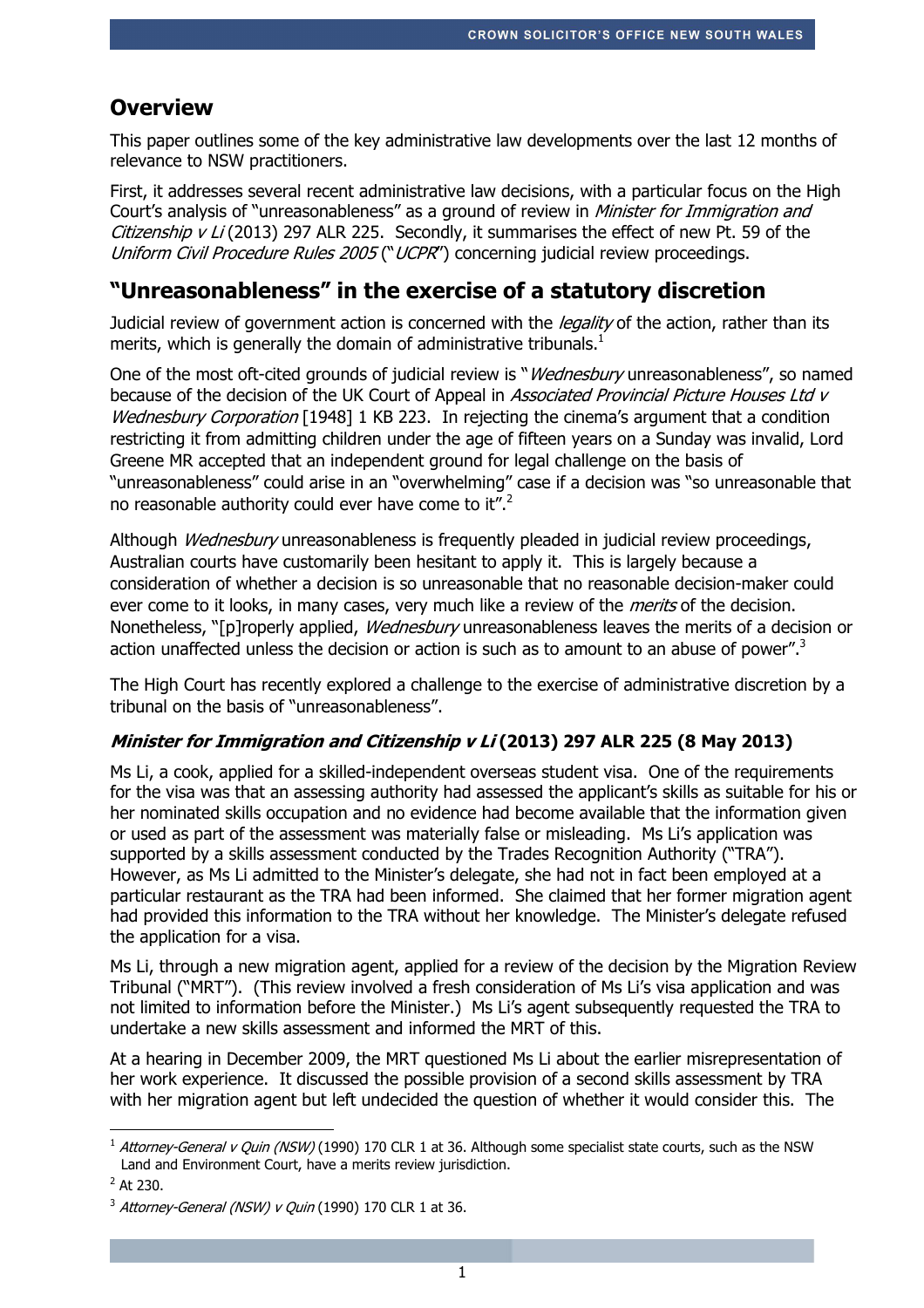agent was invited to address it further on the matter. On 21 December 2009, the MRT sought, by 18 January 2010, further information from Ms Li about the false information, noting that it would consider a request for an extension of time.

The agent replied on 18 January 2010, advising that the application for a second skills assessment had been unsuccessful, but explained "two fundamental errors" in TRA's assessment. He advised that Ms Li had applied to TRA for a review and asked the MRT to "forbear from making any final decision regarding her review application until the outcome of her skills assessment application is finalised". He undertook to keep the MRT informed of the progress of the application and emphasised that Ms Li no longer relied upon the first skills assessment as the second skills assessment, when finalised, would satisfy the criterion.

On 25 January 2010, without waiting for the outcome of the migration agent's representation to TRA, the MRT affirmed the delegate's decision on the basis that the first skills assessment was affected by fraud. It acknowledged the agent's last letter but did not explain its decision beyond saying: "The tribunal considers that the applicant has been provided with enough opportunities to present her case and is not prepared to delay any further…". On 12 April 2010 the TRA provided a successful assessment to Ms Li.

Ms Li applied to the (then) Federal Magistrates Court for a review of the MRT's decision. Although her application was couched in terms of a denial of procedural fairness, the Federal Magistrate set aside the MRT's decision on the basis that its decision to proceed "rendered it unreasonable such as to constitute unreasonableness in the *Wednesbury Corporation* sense".<sup>4</sup> A majority of the Full Federal Court dismissed the Minister's appeal as the requirements of procedural fairness had not been met and an unreasonable refusal to adjourn meant that the MRT had not discharged its core statutory function of reviewing the decision.<sup>5</sup>

#### The High Court's decision

In three separate judgments, the High Court dismissed the Minister's appeal.

French CJ agreed that the MRT had denied Ms Li procedural fairness, because a reasonable opportunity to present her case extended to the opportunity to obtain evidence that her skills had been assessed as suitable.<sup>6</sup> There was a proper basis for expecting a favourable outcome from the TRA and "no practical countervailing consideration disclosed in the MRT's reasons for refusing to defer its decision".<sup>7</sup> His Honour also considered that there was, in the circumstances, an "arbitrariness about the decision, which rendered it unreasonable".<sup>8</sup> The MRT's decision to proceed "was not, on the face of it, informed by any consideration other than the asserted sufficiency of the opportunities provided to [Ms Li] to put her case".<sup>9</sup>

Hayne, Kiefel and Bell JJ did not consider it necessary to determine whether there had been a failure to accord Ms Li procedural fairness, although agreed that "a failure to accede to a reasonable request for an adjournment can constitute procedural unfairness".<sup>10</sup> Rather, their Honours addressed whether the MRT's discretionary power had been "exercised reasonably".<sup>11</sup> While they accepted the MRT was not under an obligation "to afford every opportunity to an applicant for review to present his or her best possible case and to improve upon the evidence", it

-

- <sup>9</sup> Above.
- $10$  At 243.
- $11$  At 246.

 $^4$  *Li v Minister for Immigration and Citizenship* [2011] FMCA 625 at [49].

 $^5$  Minister for Immigration and Citizenship v Li (2012) 202 FCR 387 at 395 [27], [29] and 397 [38] and [39].

 $^6$  At 235.

<sup>&</sup>lt;sup>7</sup> Above.

<sup>&</sup>lt;sup>8</sup> At 239.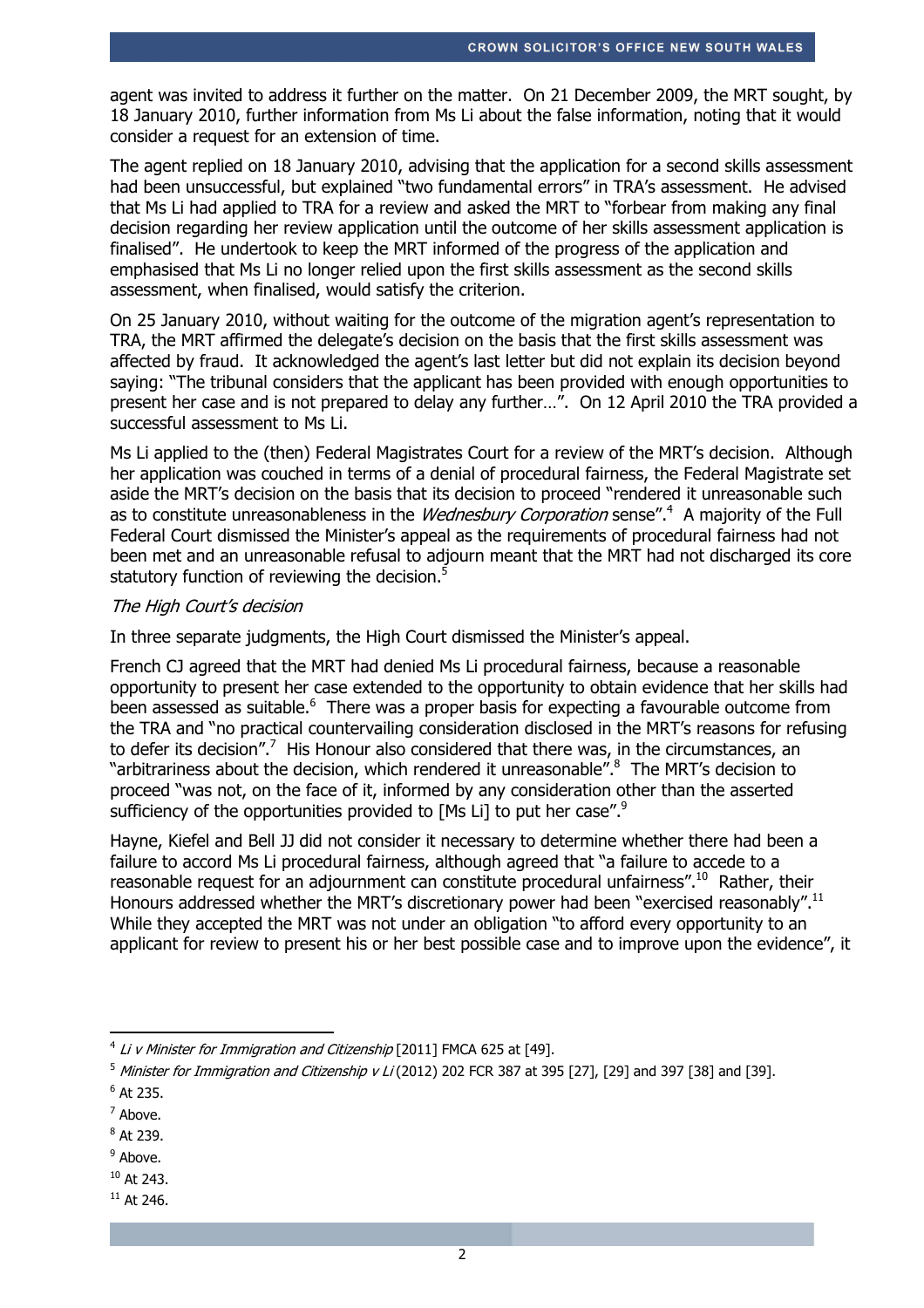was not apparent how it concluded "enough is enough" in this case.<sup>12</sup> The MRT did not suggest there was no prospect of the second skills assessment being obtained, or that the outcome could not be known, in the near future. The plurality suggested several errors that the Tribunal may have made. It could, for instance, have taken into account an irrelevant consideration (namely Ms Li's previous conduct in providing false information) or, alternatively, it could have given too much weight to some factors and insufficient weight to others. While it was not possible to say which error was made, "error must be inferred" because "the result itself bespeaks error". It followed that the MRT "did not discharge its function (of deciding whether to adjourn the review) according to law" and so acted beyond jurisdiction. $^{13}$ 

Gageler J also decided the matter on the basis of "unreasonableness", rather than procedural fairness. His Honour considered that a failure to adjourn to allow a visa criterion to be met could, in some circumstances, be so unreasonable as to constitute a failure to review.<sup>14</sup> In the circumstances of this case, "[n]o reasonable tribunal, seeking to act in a way that is fair and just, and according to substantial justice and the merits of the case, would have refused the adjournment".<sup>15</sup> There was "no countervailing consideration on the basis of which it might be concluded that the refusal to adjourn was one reasonably open to the MRT".<sup>16</sup>

#### **Comment**

The decision is interesting in a number of respects, not least because of the Court's analysis of "unreasonableness" as a ground of review.

The starting point for French CJ was that a statutory discretion has to be exercised according to "the rules of reason".<sup>17</sup> The concept of "unreasonableness" may be "expressive of a particular error", such as improper purpose, taking into account irrelevant considerations, failing to take into account relevant considerations, a failure to comply with a condition of a procedural or substantive character or a failure to accord procedural fairness.<sup>18</sup> It also encompasses "unreasonableness from which an undisclosed underlying error may be inferred". A decision affected by such an error "falls outside the framework of rationality provided the statute". (This is "a limitation imputed to the legislature on the basis of which courts can say that parliament never intended to authorise that kind of decision".<sup>19</sup>) "*Wednesbury* unreasonableness" refers to an error where the decisionmaker has "kept within the four corners of the matters it ought to consider" but has still transgressed the "framework of rationality".<sup>20</sup> Beyond this there is "generally an area of decisional freedom" within which "reasonable minds may reach different conclusions about the correct or preferable decision", although there is no "legislative sanction to be arbitrary or capricious or to abandon common sense".<sup>21</sup> It is possible that French CJ's ultimate rejection of the MRT's decision on the basis of "arbitrariness" was intended to invoke *Wednesbury* unreasonableness as his Honour conceived it, as opposed to unreasonableness from which an undisclosed underlying error may be inferred, although this is certainly not clear.

Hayne, Kiefel and Bell JJ's analysis of the relevant principles was similar. The plurality accepted that "the legislature is taken to intend that a discretionary power, statutorily conferred, will be exercised reasonably", with the content of this standard to be determined by construction of the

-

<sup>18</sup> At 237.

 $21$  At 238.

<sup>&</sup>lt;sup>12</sup> At 251. This was in view of s. 360(1) of the *Migration Act 1958* (Cth) which provided that the MRT "must invite the applicant to appear before the Tribunal to give evidence and present arguments relating to the issues arising in relation to the decision under review".

<sup>&</sup>lt;sup>13</sup> Above.

<sup>&</sup>lt;sup>14</sup> At 255.

 $15$  At 260.

<sup>16</sup> At 259-260.

<sup>&</sup>lt;sup>17</sup> At 236.

<sup>19</sup> At 237-238.

 $20$  At 237.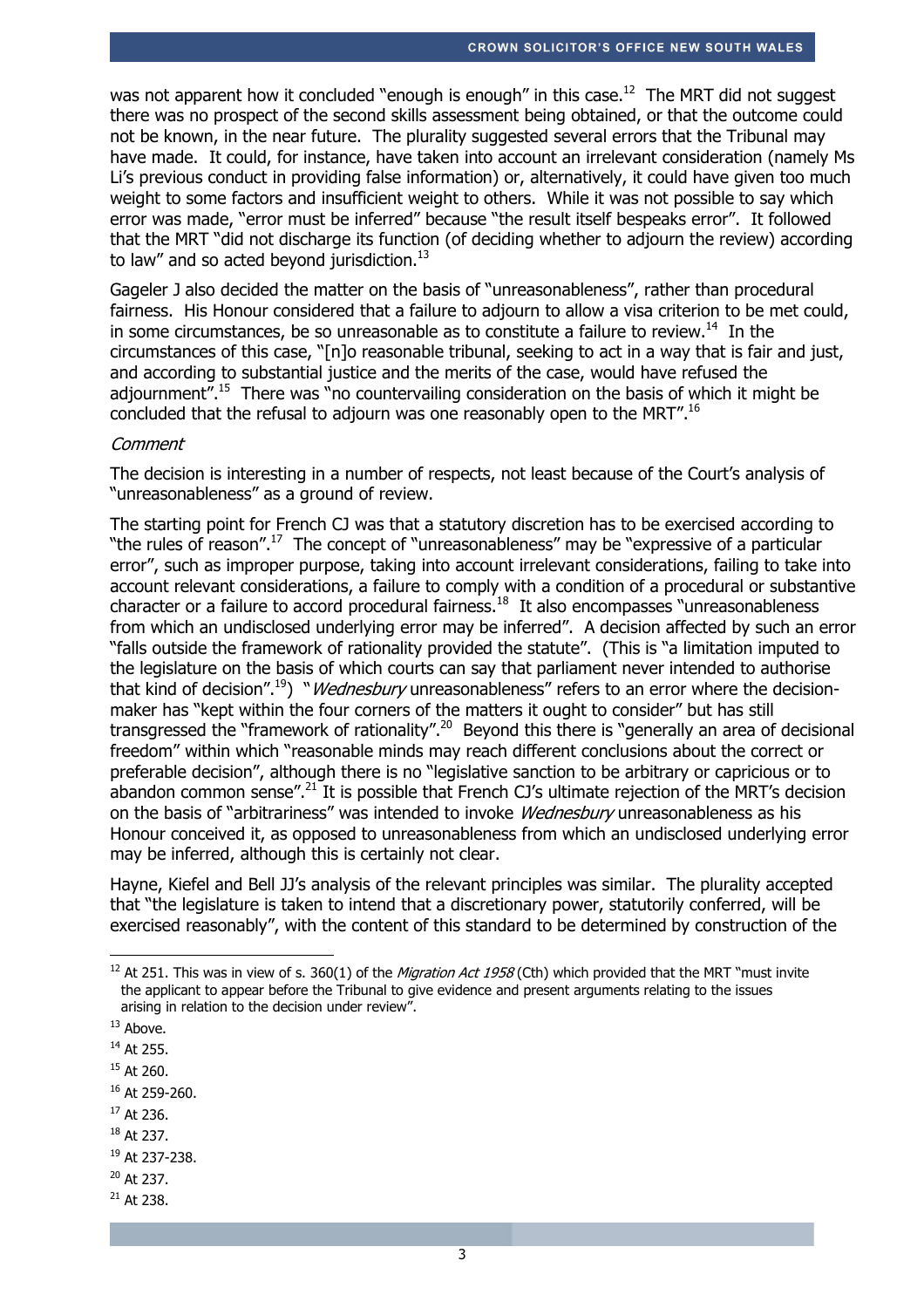statute.<sup>22</sup> Like French CJ, they do not see this standard of reasonableness as being confined to "Wednesbury unreasonableness", which they describe as "an irrational, if not bizarre, decision".<sup>23</sup> More specific errors going to jurisdiction, such as, misdirecting oneself as to the operation of the statute, taking into account irrelevant considerations or failing to take into account relevant considerations may be encompassed by "unreasonableness".<sup> $24$ </sup> An inference of unreasonableness may also be drawn "even where a particular error in reasoning cannot be identified".<sup>25</sup> (That was ultimately the approach their Honours took to the facts of this case.) They described "unreasonableness" as "a conclusion which may be applied to a decision which lacks an evident and intelligible justification", that is, where it is not possible to comprehend how the decision was arrived at. $^{26}$  The plurality, like French CJ, accepted that "there is an area within which a decisionmaker has a genuinely free discretion" which "resides within the bounds of legal reasonableness".<sup>27</sup>

Gageler J similarly viewed "reasonableness" to be an implied condition of the exercise of a discretionary power, "[a]bsent an affirmative basis for its exclusion or modification".<sup>28</sup> However, his Honour focused on "*Wednesbury* unreasonableness" describing this as indicating "the special standard of unreasonableness which has become the criterion for judicial review of administrative discretion".<sup>29</sup>

For the most part, the High Court's analysis of "unreasonableness" is not necessarily novel. It is well established, as each of the judgments recognised, that a standard of "reasonableness" is generally implied into a discretionary power.<sup>30</sup> It has also been accepted that "unreasonableness" can be descriptive of many of the specific grounds of jurisdictional error.<sup>31</sup> This was apparent in Wednesbury itself, where the owner and licensee of the cinema sought a declaration that the relevant condition "was ultra vires and unreasonable". Lord Greene MR observed:<sup>32</sup>

"Lawyers familiar with the phraseology commonly used in relation to exercise of statutory discretions often use the word 'unreasonable' in a rather comprehensive sense. It has frequently been used and is frequently used as a general description of the things that must not be done. For instance, a person entrusted with a discretion must… direct himself properly in law. He must call his own attention to the matters which he is bound to consider. He must exclude from his consideration matters which are irrelevant to the matter that he has to consider. If he does not obey those rules, he may truly be said,…to be acting 'unreasonably'."

Nor is it necessarily novel to say that an inference of unreasonableness may be drawn where a particular error in reasoning cannot be identified.<sup>33</sup> although it is uncommon.

- <sup>23</sup> At 247-248.
- <sup>24</sup> At 248-249.
- <sup>25</sup> At 248.
- <sup>26</sup> At 250.
- <sup>27</sup> At 247.

 $29$  At 256.

 $31$  Aronson and Groves at [6.410].

<sup>-</sup><sup>22</sup> At 246-247.

<sup>&</sup>lt;sup>28</sup> At 252-253.

<sup>&</sup>lt;sup>30</sup> Aronson, M. and Groves, M., *Judicial Review of Administrative Action*, 5<sup>th</sup> ed., 2013, LawBook Co., Pyrmont, at [6.400].

<sup>32</sup> At 229.

<sup>&</sup>lt;sup>33</sup> See Avon Downs Proprietary Limited v The Federal Commissioner of Taxation (1949) 78 CLR 353 at 360 and East Australian Pipeline Pty Ltd v Australian Competition and Consumer Commission (2007) 233 CLR 229 at 250. Such an approach is used in appellate review of judicial discretion (*House v R* (1946) 109 CLR 467 at 505), a point noted in Re Minister for Immigration and Multicultural Affairs; Ex parte Applicant S20/2002 (2003) 198 ALR 59 at 75, as well as by the plurality in  $Li$  (at 249-250).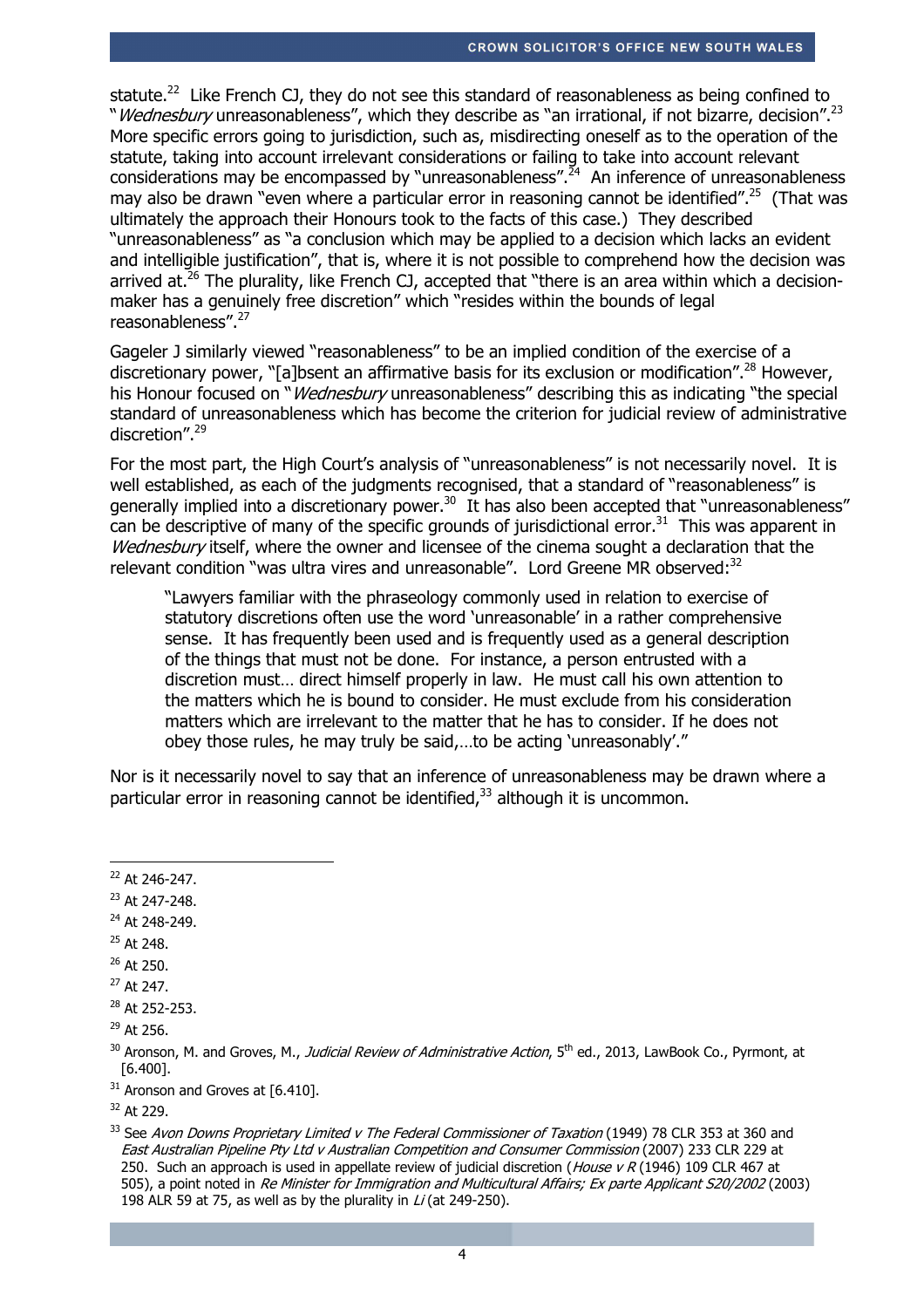Nonetheless, the decision in  $Li$  is still significant in a number of respects. First, the judgment of the plurality represents a rather startling example of inferring "unreasonableness" from the result without identification of a particular error. (The same might be said of the similar conclusions French CJ and Gageler J reached, albeit on grounds expressed slightly differently.) While each eschewed trespassing into the area of "decisional freedom", they conceived this area to be exceedingly narrow. Each judgment seems influenced by the view that there was (apparently) no plausible justification for the MRT's decision to refuse to adjourn the matter. (This was perhaps not helped by the fact that a favourable skills assessment was issued a relatively short time after the MRT's decision.) This suggests the analyses in this decision may only be replicated in a "rare  $case''<sup>34</sup>$ 

Secondly, the judgments of French CJ and the plurality indicate, in obiter dicta, the potential relevance of considerations of "proportionality", which Australian courts have largely avoided, in contrast to their English counterparts.<sup>35</sup> French CJ gave the example of "a disproportionate" exercise of an administrative discretion, taking a sledgehammer to crack a nut…on the basis that it exceeds what, on any view, is necessary for the purpose it serves".<sup>36</sup> The plurality similarly suggested that an "obviously disproportionate response", reached by giving excessive weight to certain facts, may be "one path by which a conclusion of unreasonableness may be reached".<sup>37</sup> This has the potential for narrowing the area of "decisional freedom" for decision-makers.

Thirdly, and perhaps most significantly, the judgments apply considerations of "(un)reasonableness" to an intermediate procedural decision, that is, a step along the way to the MRT's ultimate decision, whether or not to affirm the Minister's decision to reject Ms Li's visa application. The judgments indicate that "unreasonableness" in the taking of an intermediate procedural step in the decision-making process may permit the ultimate decision to be impugned on grounds other than a failure to accord procedural fairness. $^{38}$ 

Gageler J expressly acknowledged this, explaining that "[t]he implied condition of reasonableness is not confined to why a statutory decision is made; it extends to how a statutory decision is made".<sup>39</sup> He held the MRT would fail to perform its statutory duty to review a decision where:<sup>40</sup>

> "(i) the manner of its performance of a procedural duty, or of its exercise or non-exercise of a procedural power, is so unreasonable that no reasonable tribunal…could have done what the MRT in fact did; and (ii) that unreasonableness, or neglect, on the part of the MRT is shown to be material to the outcome of the review that the MRT has undertaken in fact."

In doing so, his Honour imposed a qualification on orthodox understanding of Wednesbury unreasonableness, namely, the materiality of the unreasonableness on the ultimate decision. The other judgments do not question the application of "unreasonableness" to an intermediate procedural step, with the plurality expressly rejecting it as a relevant point. $41$ 

As a final matter, it is curious why the High Court did not simply decide the matter on the basis of procedural fairness. French CJ concluded that there was a denial of procedural fairness and it seems likely from the analysis of the plurality that their Honours would have reached the same

-

 $34$  As Gageler J described this case: at 258.

<sup>&</sup>lt;sup>35</sup> Aronson at [6.390].

<sup>36</sup> At 239-240.

<sup>37</sup> At 249.

 $38$  This is not entirely unique, for example, a decision-making process may be challenged on the basis that a step that is statutorily required in order for the ultimate decision to be valid has not been undertaken.

<sup>39</sup> At 253.

<sup>40</sup> At 254-255.

<sup>41</sup> At 252.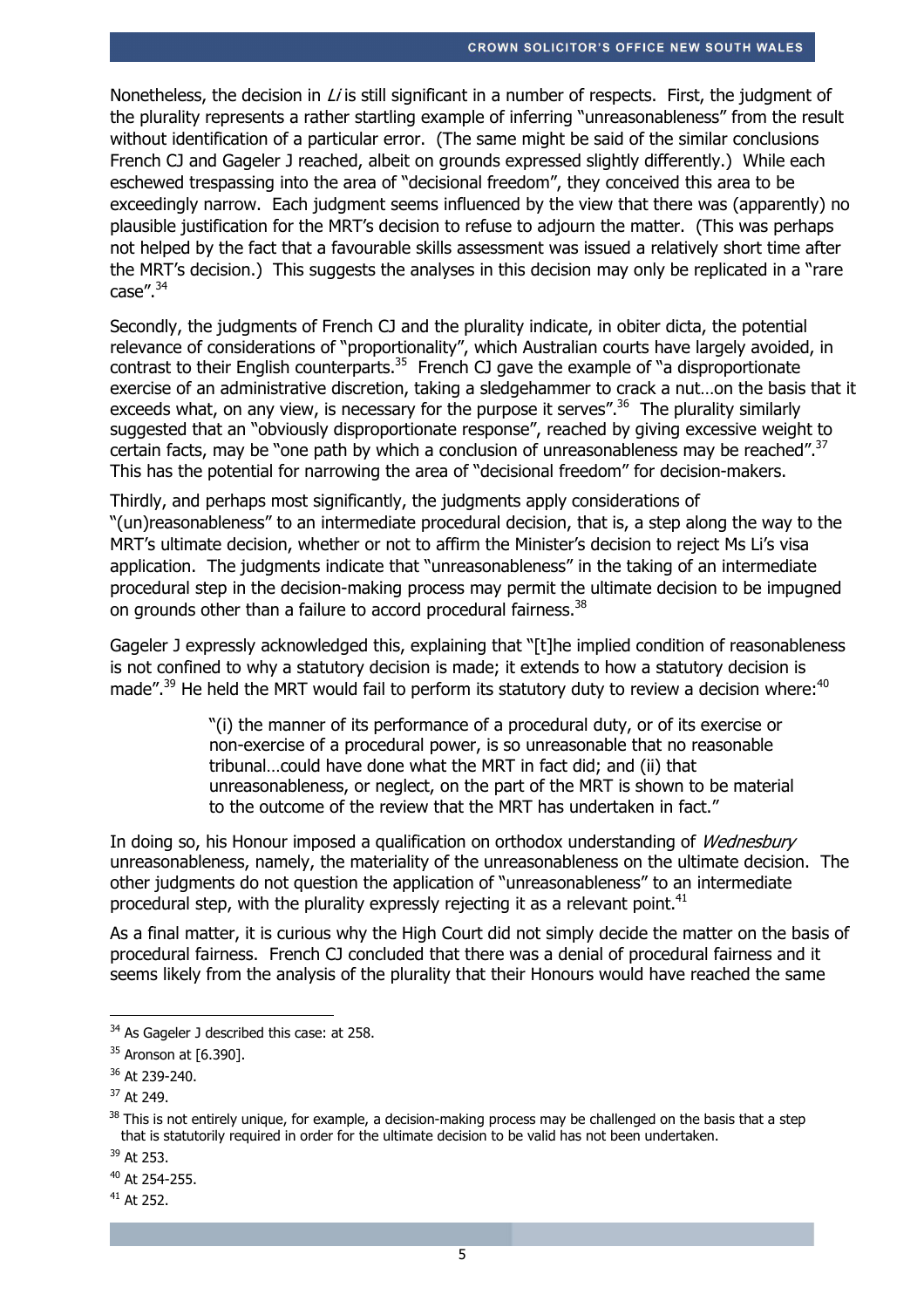conclusion. It is possible this can be explained by provisions in the *Migration Act 1958* (Cth) ("*Migration Act*") which were expressed to be "an exhaustive statement of the requirements of the natural justice hearing rule".<sup>42</sup> This provided no barrier to French CJ.<sup>43</sup> however, it appears to have influenced the analysis of the other judges.<sup>44</sup>

# **Procedural fairness: the threshold test**

An issue which often troubles decision-makers is whether an obligation to accord procedural fairness arises in a particular case. In most instances, the answer is affirmative.

It is established that the duty to accord procedural fairness not only arises in respect of the exercise of statutory power, but is also relevant to the exercise of prerogative and executive power.<sup>45</sup> The duty attaches simply to "the exercise of public power".<sup>46</sup> There are some limited circumstances where the duty to accord procedural fairness may not arise. A statute may expressly oust the requirements of procedural fairness. Alternatively, a statute may impliedly do so, however, courts are generally reluctant to make such a finding, requiring a "clear expression of intention".<sup>47</sup>

The "threshold test" for determining the applicability of procedural fairness, absent a clear contrary statutory intention, is most commonly described as whether the relevant decision (or exercise of power) affects "rights, interests and legitimate expectations" in a "direct and immediate way".<sup>48</sup>

The High Court has had recent cause to give consideration to this "threshold test".

### **Plaintiff S10/2011 v Minister for Immigration and Citizenship and Anor (2012) 246 CLR 636 (7 September 2012)**

Each plaintiff was a non-citizen of Australia. Three of the plaintiffs sought, and were refused, a protection visa by the Minister's delegate. Each unsuccessfully sought a merits review by the Refugee Review Tribunal ("RRT"). The fourth arrived on a student visa and was granted two further student visas. Her further application was refused by a delegate and her review by the RRT was also unsuccessful.

Each plaintiff then unsuccessfully sought that the Minister exercise his power to dispense with the requirements of the *Migration Act*, for example, to substitute the RRT decision with a more favourable decision. (In each case, the dispensing power was exercisable only by the Minister personally, the Minister had to think it in the public interest to exercise the power and there was no duty to consider whether to exercise the power even if requested to do so.) In some instances, officers of the Minister's department found that the request made did not meet criteria in "guidelines" issued by the Minister addressing the exercise of the dispensing powers and, as stipulated in the guidelines, the request was not referred to the Minister. In respect of the other requests, the Minister himself considered that it would not be in the public interest to intervene and consequently did not exercise the relevant dispensing powers.

The plaintiffs commenced proceedings in the original jurisdiction of the High Court seeking to challenge the Minister's failure to exercise the dispensing powers by arguing, in essence, that in deciding whether or not to consider the exercise of the relevant power, the Minister was obliged to afford procedural fairness.

-

<sup>&</sup>lt;sup>42</sup> Section 375A.

<sup>43</sup> At 234.

<sup>44</sup> At 243-246, 255.

<sup>&</sup>lt;sup>45</sup> Minister for Arts Heritage and Environment v Peko-Wallsend Ltd (1987) 15 FCR 274; State of Victoria v Master Builders' Association (Vic) [1995] 2 VR 112.

<sup>&</sup>lt;sup>46</sup> Minister for Local Government v South Sydney City Council (2002) 55 NSWLR 381 at 386.

<sup>47</sup> Saeed v Minister for Immigration and Citizenship (2010) 241 CLR 252 at 263.

<sup>48</sup> *Kioa v West* (1985) 159 CLR 550 at 584; *Annetts v McCann* (1990) 170 CLR 596 at 598; Aronson at [7.4].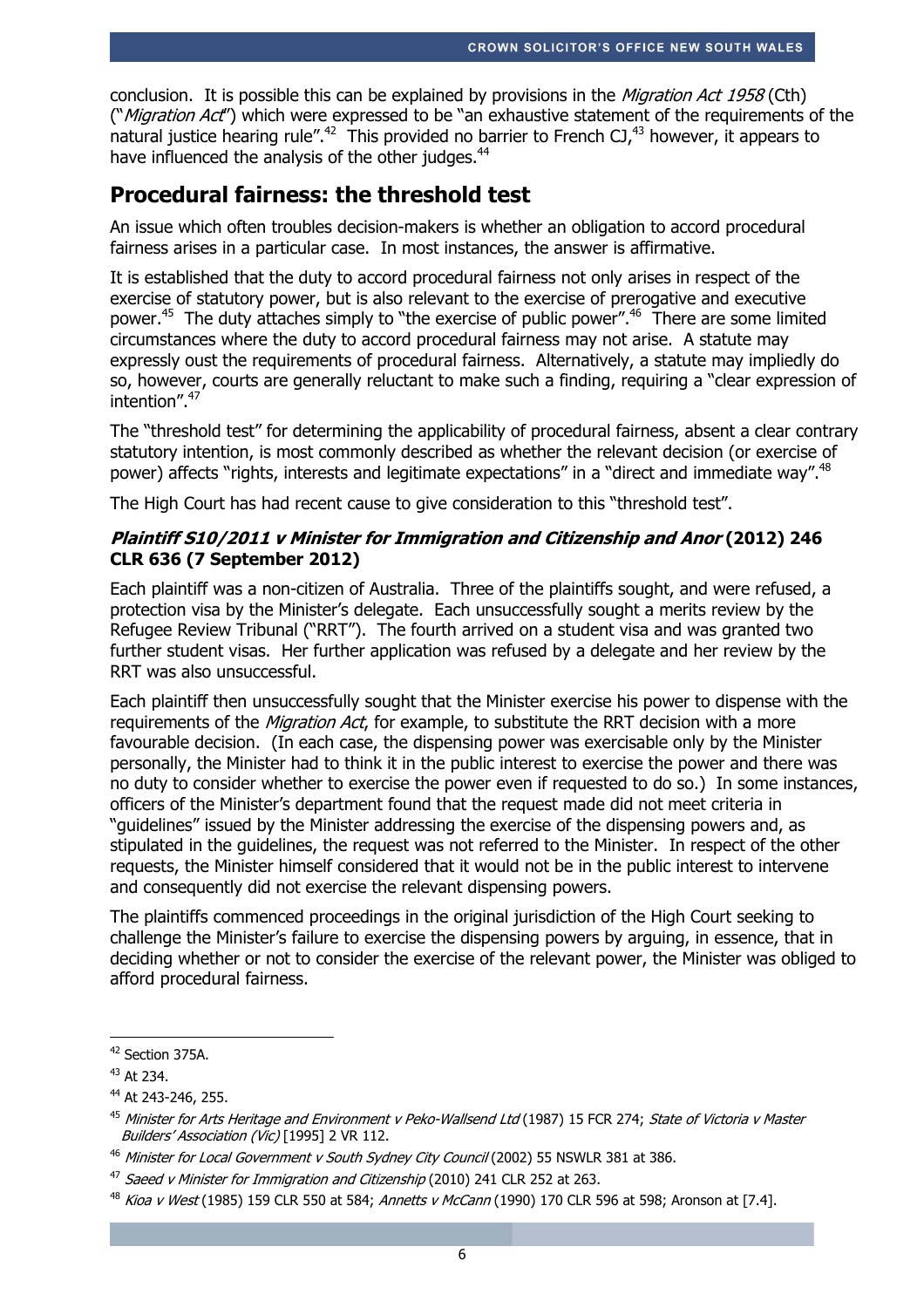#### The High Court's decision

The Court held that the Department's consideration of the requests for the Minister to consider exercising the dispensing powers did not attract the requirements of procedural fairness.

French and Kiefel JJ held that, as the Minister has no duty to *consider* the exercise of the dispensing powers, no question of procedural fairness can arise when the Minister declines to embark on such a consideration.<sup>49</sup> The advice provided by the Departmental officers under the "quidelines" was "an executive function incidental to the administration of the [Migration Act]". However, there was nothing about the guidelines that attracted a requirement to observe procedural fairness; they did not condition the exercise of the dispensing provisions.<sup>50</sup> This could be contrasted with the following situation: $51$ 

"An administrative inquiry may be undertaken and an advice prepared for the purposes of the exercise of a statutory power. If the requirements of procedural fairness constrain the exercise of that power, and the decision-maker relies entirely upon advice proffered in disregard of those requirements, then the statutory decision may be infected by jurisdictional error".

Of broader interest, Gummow, Hayne, Crennan and Bell JJ addressed the Minister's argument that the applications could be dismissed on the basis that the failure to exercise the dispensing provisions would not have "a substantial adverse effect on some identifiable right, interest, privilege or legitimate expectation" (that is, the "threshold test").

In rejecting this submission, the plurality criticised the phrase "legitimate expectation" observing that this "either adds nothing or poses more questions than it answers and thus is an unfortunate expression which should be disregarded".<sup>52</sup> Rather, the question to be asked is whether the Minister's failure to consider and exercise the dispensing powers "is apt to affect adversely what is the sufficient interest of a party seeking the exercise of those powers in favour of that party".<sup>53</sup> Their Honours expressed agreement with an earlier statement of the Court that it is presumed natural justice applies "to any statutory power which is apt to affect any interest possessed by an individual whether or not the interest amounts to a legal right or is a proprietary or financial interest or relates to reputation".<sup>54</sup> They also acknowledged, with apparent endorsement, the proposition that "the interest which tends to attract the protection of the principles of natural justice may be equated with the interest which, if affected, gives 'standing' at common law (and, one might add, in equity), to seek a public law remedy".<sup>55</sup> The plaintiffs in this matter had a sufficient interest for the principles of procedural fairness to be attracted given that they sought "to obtain a measure of relaxation" of the visa system which had to be met "to lift what otherwise are the prohibitions upon entry and continued presence in Australia".<sup>56</sup>

In relation to whether there was, nonetheless, an implied obligation to accord procedural fairness, the plurality acknowledged that the "common law" will usually imply, as a matter of statutory interpretation, "a condition that a power conferred by statute upon the executive branch be exercised with procedural fairness to those whose interests may be adversely affected by the exercise of that power".<sup>57</sup> However, properly construed, the dispensing provisions were not

<sup>53</sup> Above.

- <sup>56</sup> Above.
- <sup>57</sup> At 666.

<sup>-</sup><sup>49</sup> At 653-654.

 $50$  At 655.

<sup>51</sup> At 654.

<sup>52</sup> At 658.

 $54$  Above, referring to *Kioa v West* (1985) 159 CLR 550 at 619 (Brennan J).

 $55$  At 659, referring to *Kioa v West* at 621 (Brennan J).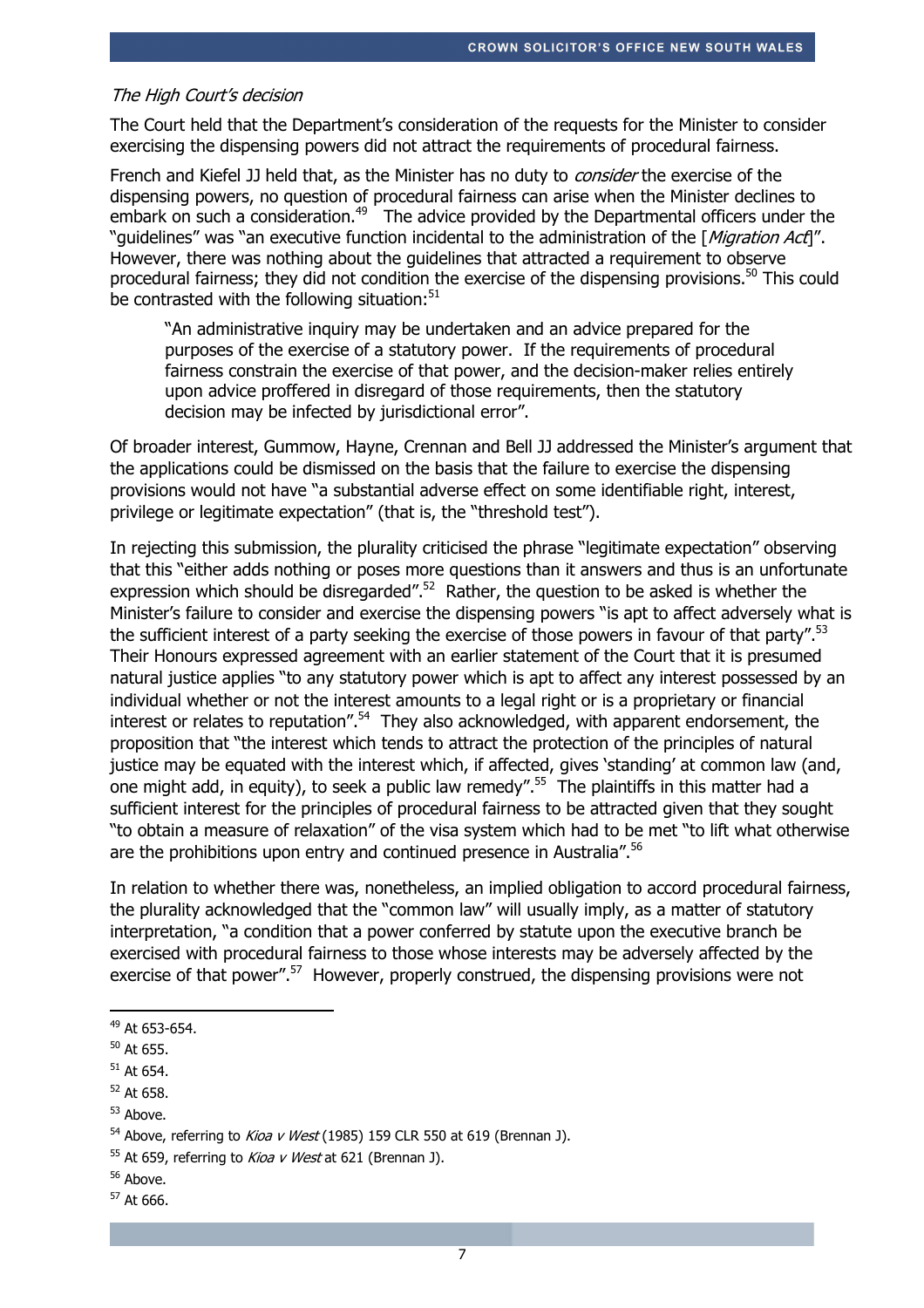conditioned on the observance of the principles of procedural fairness.<sup>58</sup> This was primarily because of the "distinctive nature of the powers conferred upon the Minister (as personal, noncompellable, 'public interest' powers), and of the availability of access to the exercise of those powers only to persons who have sought or could have sought, but have not established their right to, a visa".<sup>59</sup> Heydon J reached a similar conclusion.<sup>60</sup>

Each of the judgments distinguished Plaintiff M61/2010E v The Commonwealth (2010) 243 CLR 319 (the Offshore Processing Case), where the High Court had concluded that the principles of principle fairness *did* apply to the Minister's consideration of whether to exercise similar dispensing powers in connection with unlawful non-citizens found in an excised off-shore place.

The ultimate conclusion in *Plaintiff S10/2011* is probably of less relevance to NSW practitioners given that it turned upon the construction of a unique set of non-compellable Ministerial powers in the *Migration Act*. However, the threshold test outlined by the plurality, including the broader approach to "interests" and rejection of "legitimate expectations", is of wider significance. The plurality's rejection of the concept of "legitimate expectations" expands upon the general criticism of the concept apparent in Re Minister for Immigration and Multicultural Affairs; Ex parte Lam (2003) 214 CLR  $1^{61}$  Of particular interest is the *apparent* endorsement of the proposition that the relevant nature and degree of affectation required for procedural fairness is similar to the test for standing at common law and equity.<sup>62</sup>

# **Procedural fairness: avoiding practical unfairness**

In Re Minister for Immigration and Multicultural Affairs; Ex parte Lam (2003) 214 CLR 1, the High Court emphasised that what procedural fairness entails is driven by practical considerations. In particular, Gleeson CJ explained: "Fairness is not an abstract concept. It is essentially practical. Whether one talks in terms of procedural fairness or natural justice, the concern of the law is to avoid practical injustice."<sup>63</sup> The High Court has recently reiterated these sentiments.

## **RCB (as litigation guardian of EKV, CEV, CIV and LRV) v The Honourable Justice Forrest and Ors (2012) 292 ALR 617 (7 November 2012)**

A mother brought her four children to Australia and unlawfully refused to return them to their father in Italy. At the father's request, a government agency applied to the Family Court for, and obtained, an order for the return of the children under the Family Law (Child Abduction Convention) Regulations (Cth).

The maternal aunt of the children, as litigation guardian, commenced proceedings in the original jurisdiction of the High Court seeking to quash the return order. The arguments included that the Family Court had acted contrary to the rules of natural justice with respect to the children.

## The High Court's decision

The High Court dismissed the application. The following refers to the Court's assessment of the procedural fairness argument.

<sup>-</sup><sup>58</sup> At 668.

<sup>&</sup>lt;sup>59</sup> Above.

 $60$  At 672-673.

 $61$  The Victorian Court of Appeal recently noted that, because of Li, there was "no place for consideration of a 'legitimate expectation'": Director of Public Prosecutions v Patrick Stevedores Holdings Pty Ltd (ACN 060 462 919) (S APCI 2012 0024) (2012) 296 ALR 156 at 175.)

 $62$  A "special interest in the subject matter": Australian Conservation Foundation v Commonwealth (1980) 146 CLR 493 at 527; sometimes framed as an interest "which is greater than that of other members of the public": Onus v Alcoa of Australia Ltd (1981) 149 CLR 27 at 36.

<sup>63</sup> At 14.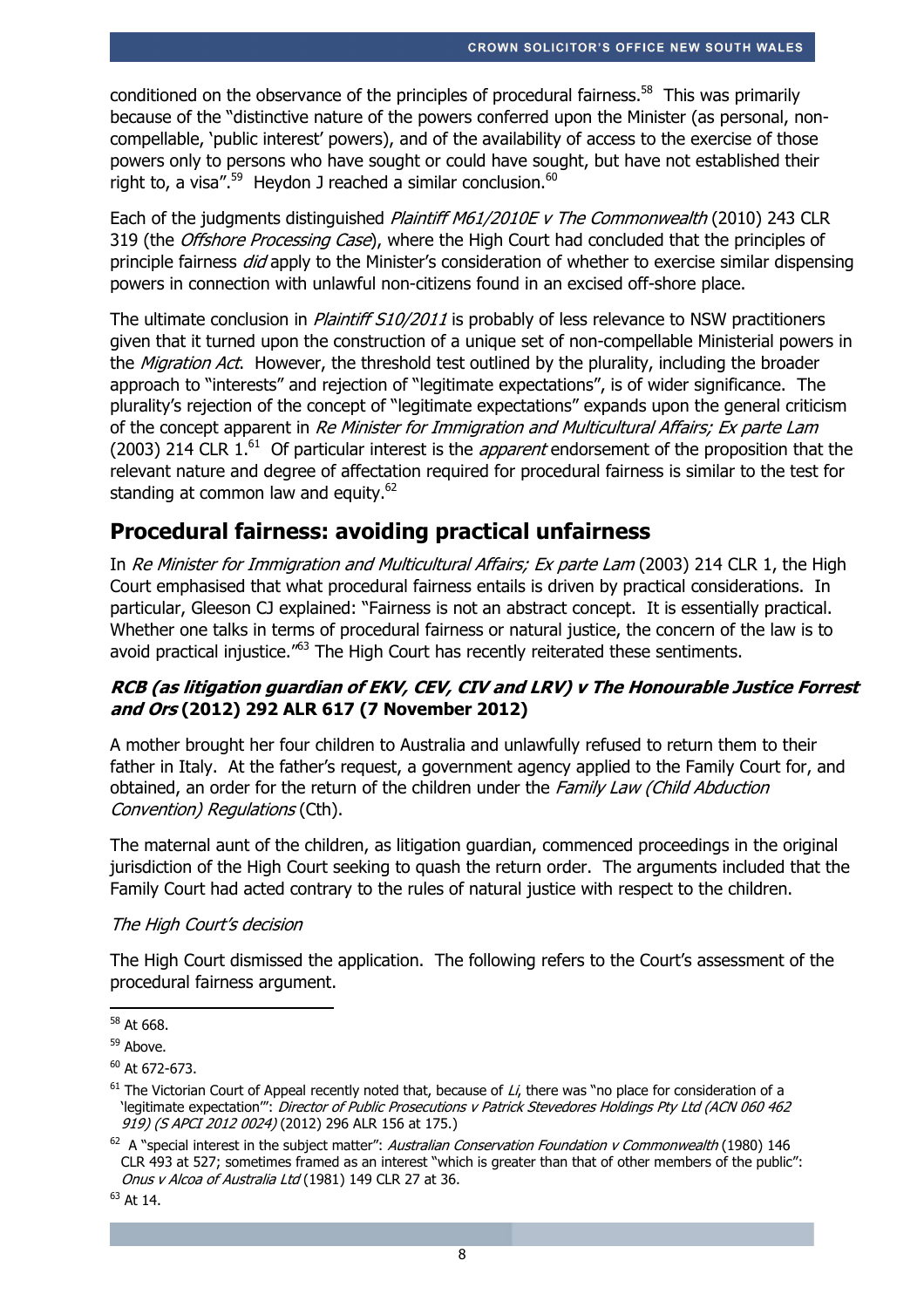French CJ, Hayne, Crennan, Kiefel and Bell JJ accepted that the children's interests were affected by determination of an application for a return order, as were the parents' and the agency's interests.<sup>64</sup> However, determining such issues "in a way that is procedurally fair to all who are interested in or affected by their decision...presents an essentially practical issue".<sup>65</sup> The question was "[h]ow is the court to be sufficiently and fairly apprised of what the child concerned wants, how strongly that view is held, and how mature the child is?".<sup>66</sup> Their Honours considered that this was achieved by the appointment of a family consultant, an officer of the Family Court, who heard and assessed the children's views and reported these to the court and the parties.<sup>67</sup> There was "no suggestion of any practical unfairness resulting to the children from their non-intervention as parties in the proceeding".<sup>68</sup> There was, accordingly, no procedural unfairness to the children.<sup>69</sup> Heydon J reached the same conclusion for similar reasons.<sup>70</sup>

The decision demonstrates the importance of adopting a practical approach when considering whether the requirements of procedural fairness have been satisfied.

# **Improper purpose: the relevance of legal consequence of the exercise of power**

A statutory power must be exercised for the purpose for which it was conferred. This purpose may be specified in legislation. Alternatively it may be derived from an exercise in statutory construction.<sup>71</sup> If a power is exercised for an ulterior purpose (and that is a substantial purpose if there is more than one), it will have been exercised invalidly.<sup>72</sup>

The High Court recently considered a challenge based on improper purpose.

## **Plaintiff M79/2012 v Minister for Immigration and Citizenship (2013) 298 ALR 1 (29 May 2013)**

The plaintiff, a Sri Lankan national, arrived at Christmas Island by boat without a visa and claimed refugee status. Under the *Migration Act*, unlawful non-citizens who have arrived in an excised offshore place cannot make a valid application for a protection visa unless the minister exercises a dispensing power. The Minister granted the plaintiff a 7-day temporary safe haven visa and a 6 month bridging visa. The purpose of the bridging visa was to enable the plaintiff to remain in the community and work and access services pending completion of the assessment of his claim of refugee status. If the Minister had merely issued the bridging visa, the plaintiff would have been able to make a valid application for a protection visa. The grant of a safe haven visa enlivened another statutory bar preventing the plaintiff from making a valid application for a protection visa unless the Minister exercised a dispensing power.

The plaintiff sought to quash the Minister's decision to issue him with a temporary safe haven visa and then require the Minister to consider his application for a protection visa. The plaintiff argued, among other things, that the Minister granted the temporary safe haven visa for the improper purpose of preventing him from making a valid protection visa application.

<sup>-</sup><sup>64</sup> At 628.

 $65$  Above.

<sup>&</sup>lt;sup>66</sup> Above.

 $67$  At 628-629.

<sup>68</sup> At 629.

 $69$  Above.

 $70$  At 632.

 $71$  R v Toohey; Ex parte Northern Land Council (1981) 151 CLR 170.

<sup>&</sup>lt;sup>72</sup> Thompson v Council of the Municipality of Randwick (1950) 81 CLR 87 at 106; Samrein Pty Ltd v Metropolitan Water Sewerage and Drainage Board (1982) 41 ALR 467 at 468.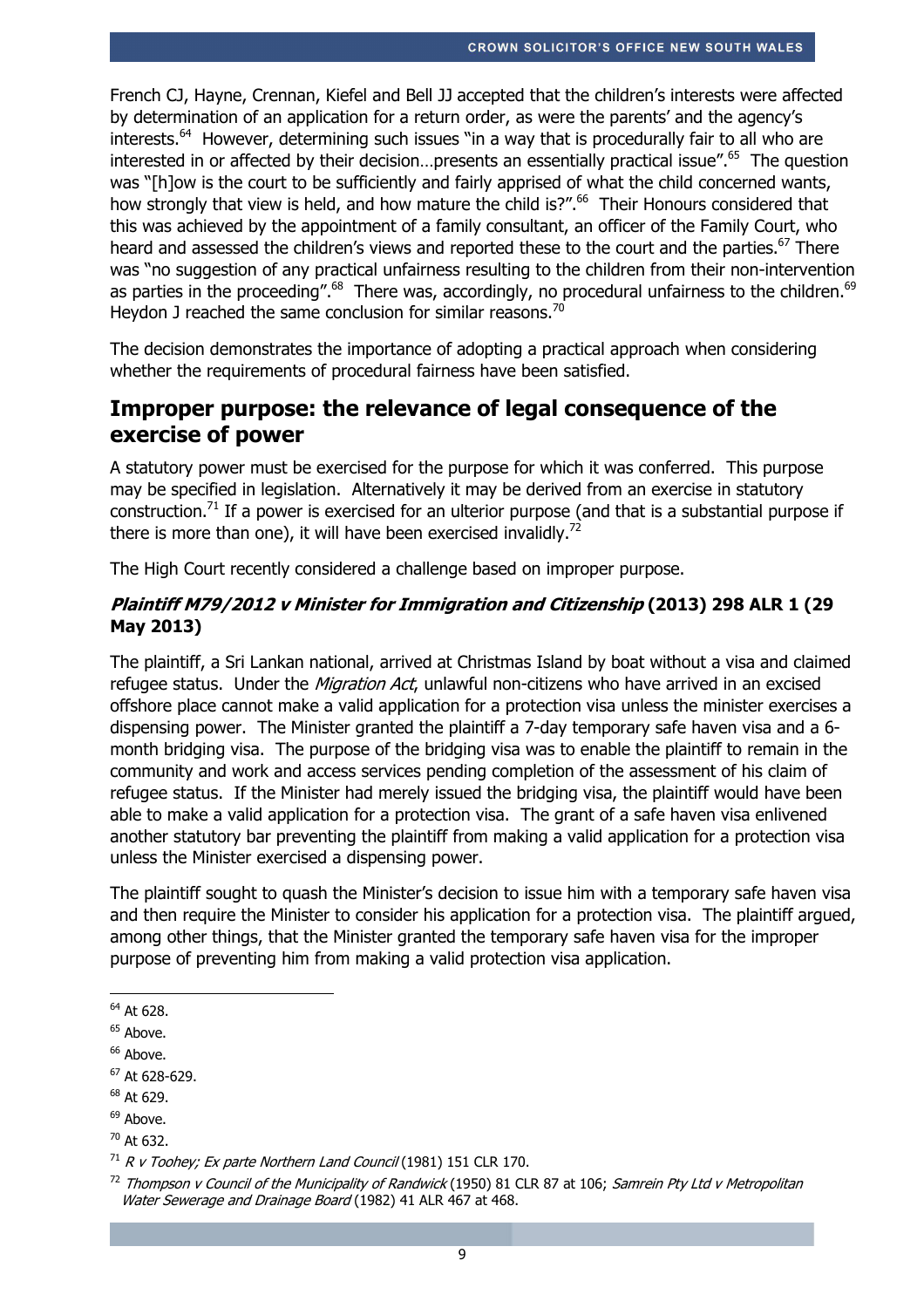#### The High Court's decision

A majority of the High Court (French CJ, Crennan, Bell and Gageler JJ; Hayne J dissenting) held that the grant of the temporary safe haven visa to the plaintiff was valid, with the consequence that the plaintiff's application for a protection visa was invalid.

French CJ, Crennan and Bell JJ considered the purpose of a temporary safe haven visa was "to provide a temporary refuge for non-citizens who would be at risk of some form of harm if returned to another country".<sup>73</sup> This could be distinguished from "the legal characteristics and consequences" which were, relevantly, it could be granted for a short time…and its grant prevents the visa holder from making a valid application for any other kind of visa unless the Minister exercises his dispensing power.<sup>74</sup> Their Honours rejected the plaintiff's argument that a temporary safe haven visa could only be granted in response to a humanitarian emergency. Such a visa could be granted if the Minister thinks it is in the "public interest" to do so.<sup>75</sup> That "is a matter which, within the general scope and purposes of the Act, it is left for the minister to judge".<sup>76</sup> Their Honours concluded that "[i]t was open to the minister…to grant a temporary safe haven visa by reference to its legal characteristics and consequences unconstrained by the purpose for which it was created under the Act".<sup>77</sup> The purposes for which such visas could be granted "were those purposes which would serve the public interest as the minister judged it".<sup>78</sup> These "were not shown to be beyond the scope and purpose of the Act nor the power conferred" to grant the visa.<sup>79</sup> It followed that the grant of the temporary safe haven visa to the plaintiff was valid and the plaintiff's application for a protection visa was not valid.

Gageler J similarly concluded that "[t]he statutory consequences that attach to the grant of a visa of a particular class are considerations that the minister is entitled to take into account in considering whether the minister thinks that is in the public interest to grant a visa of that class". $^{80}$ 

The Court's reasoning again turned on the highly prescriptive and specific provisions of the Migration Act. Nonetheless, it emphasises that where a statutory discretion is couched in broad terms, such as by reference to the public interest, it may be permissible to take into account the statutory consequence of the exercise of the discretion. This will ultimately depend upon the particular statutory regime.

## **Failure to take into account evidence and/or submissions**

Challenges are often made against decisions on the basis that the decision-maker has failed to take into account evidence and/or submissions that have been put to the decision-maker. These arguments can be couched in various ways; including a failure to accord procedural fairness. $^{81}$ Somewhat problematically, they are sometimes couched as a failure to take into account a relevant consideration.

Both the Full Federal Court and NSW Court of Appeal have had cause to consider such arguments relatively recently.

- $^{73}$  At 8.

<sup>78</sup> Above.

 $74$  At 9.

 $75$  At 10.

 $76$  At 10 and 12.

<sup>77</sup> At 13.

 $79$  Above.

 $80$  At 32-33.

 $81$  Eq., Dranichnikov v Minister for Immigration and Multicultural Affairs (2003) 77 ALJR 1088 at [24].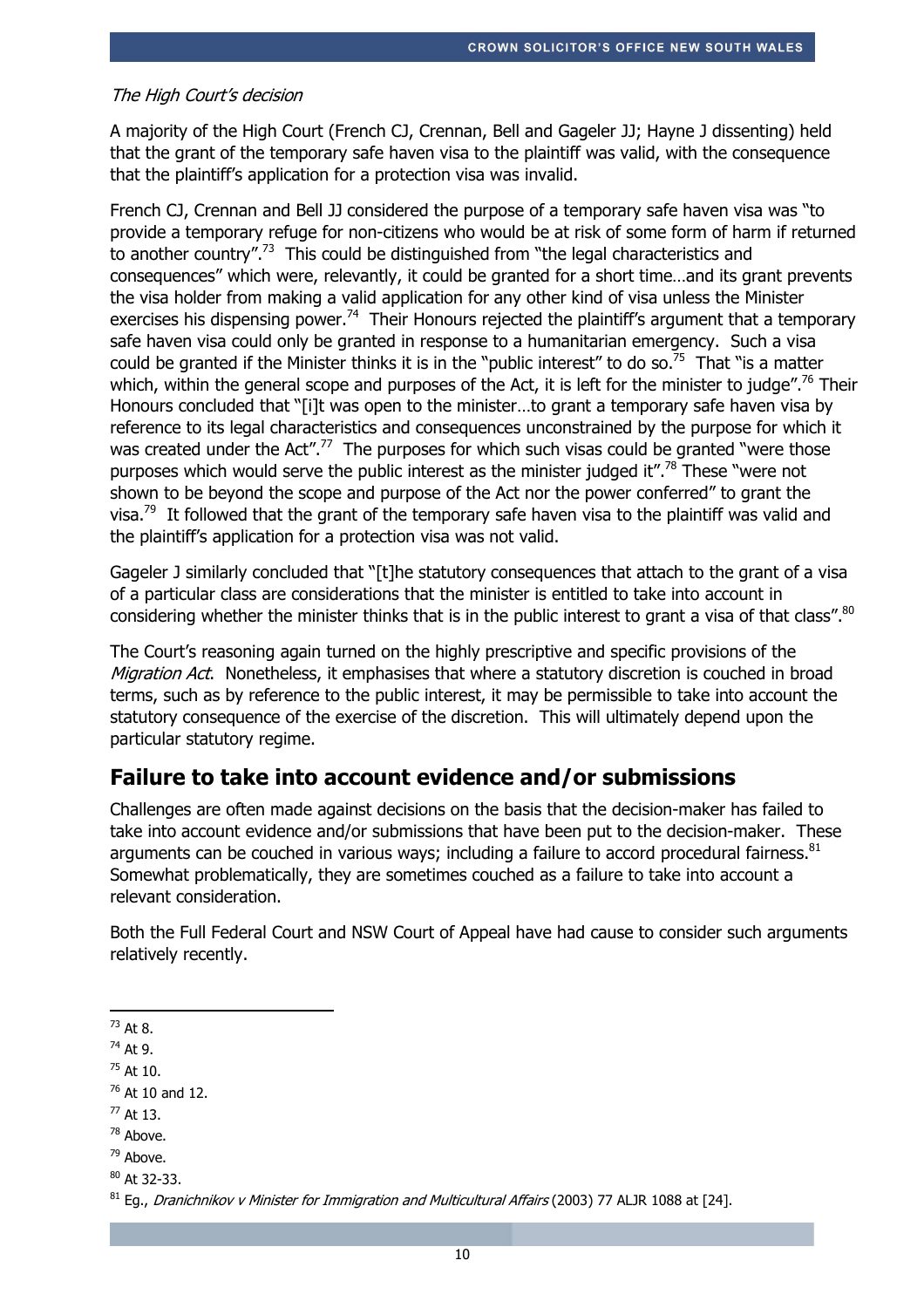## **Soliman v University of Technology, Sydney (2012) 207 FCR 277 (24 October 2012)**

Mr Soliman was a senior lecturer at the University. He submitted an examination paper for the end of semester exam, but also disclosed the contents of the paper to his students during revision classes. The university established a misconduct investigation committee, to investigate an anonymous complaint about the incident, which found him to be guilty of misconduct. He was subsequently demoted by the acting Vice-Chancellor.

Fair Work Australia ("FWA") heard Mr Soliman's challenge to the disciplinary action and determined that the Committee was entitled to make the findings it did and that the Vice Chancellor was entitled to reach the conclusions on the misconduct and disciplinary action involved. An appeal to the Full Bench of FWA was dismissed.

Mr Soliman commenced proceedings in the High Court which were remitted to the Federal Court. Mr Soliman had argued that the disciplinary action was disproportionate to the misconduct and had advanced submissions before FWA regarding the existence of "mitigating factors" and the action being "neither fair nor reasonable". He submitted that FWA had either failed to address his submissions or had failed to give reasons for the decision.

#### The Full Federal Court's decision

The Full Federal Court (Marshall, North and Flick JJ) determined to quash FWA's decisions.

In particular, the Court accepted that FWA's reasons failed to resolve the submissions advanced by the applicant: there was, for example, no finding of fact or reason which expressly addressed the submission that the sanction was harsh and oppressive and sufficient to amount to an abuse. $^{82}$ Their Honours stated that:<sup>83</sup>

 "Although there is no requirement that a decision-maker need refer to every piece of evidence and every submission which may be advanced for resolution, no conclusion…is open in the present proceedings other than that [FWA] failed to engage with and address the submissions advanced in respect to the perceived harshness of the sanction imposed."

The Court held that "a failure to address a submission centrally relevant to the decision being made may...found a basis for concluding that that submission has not been taken into account" which may constitute jurisdictional error. $84$  In the present case:  $85$ 

"the failure to refer to the submissions relating to mitigating circumstances and the reasonableness of the decision of the acting vice-chancellor is properly to be characterised as a failure on the part of [FWA] to resolve, in accordance with law, the application that had been made".

They acknowledged that "eyes should not be so blinkered as to avoid discerning an absence of reason or reasons devoid of any consideration of a submission central to a party's case".<sup>86</sup> However, the author of the reasons was an experienced senior member of FWA with legal qualifications, who had the considerable benefit of submissions filed by experienced legal practitioners, and the reasons disclosed no real attempt to engage with Mr Soliman's

- <sup>84</sup> At 295.
- <sup>85</sup> Above.

<sup>1</sup> <sup>82</sup> At 289-290.

<sup>83</sup> At 290.

<sup>86</sup> At 295-296.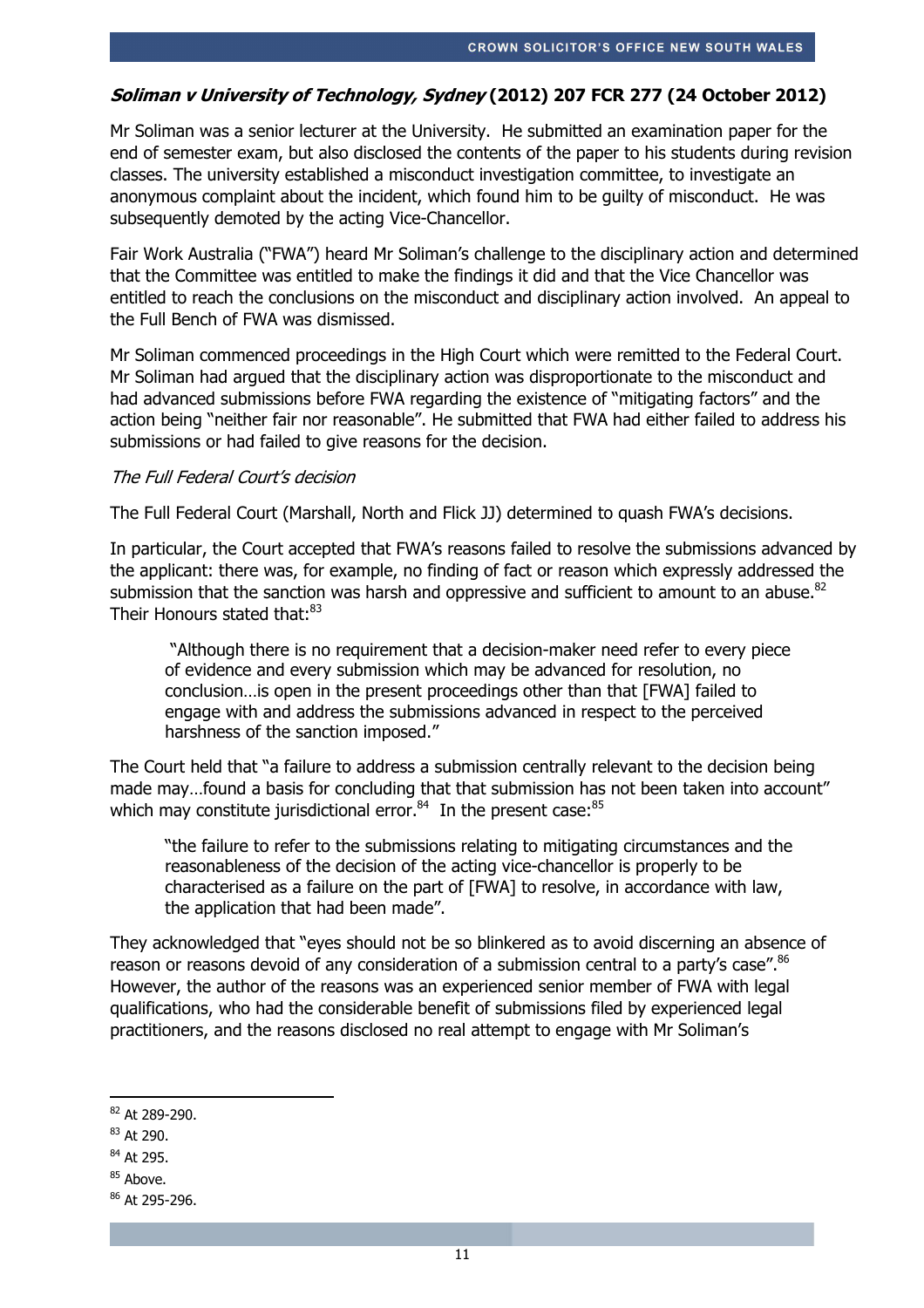submissions.<sup>87</sup> As the decision of the Full Bench of FWA gave no greater consideration to the submissions, both should be quashed.<sup>88</sup>

The decision demonstrates the importance of ensuring any reasons provided for a decision are sufficiently thorough and address the substance of submissions put to the decision-maker.

### **Allianz Australia Insurance Ltd v Cervantes (2012) 61 MVR 443 (8 August 2012)**

The claimant was injured in a motor vehicle accident. The insurer admitted liability. A claims assessor appointed under the *Motor Accidents Compensation Act 1999* assessed the claimant's damages as including \$75,000 for past economic loss and \$400,000 for future economic loss. The insurer sought judicial review of the assessor's decision. The Supreme Court at first instance dismissed the summons.<sup>89</sup>

On appeal, the issues for determination included whether the assessor erred by apparently failing to consider an opinion of an orthopaedic surgeon that Ms Cervantes could continue in her chosen profession until retirement age and an opinion of a psychiatrist that Ms Cervantes had no psychiatric disability.

#### The Court of Appeal's decision

The Court (Basten JA, with whom McColl and Macfarlan JJA agreed) dismissed the appeal.

The appellant couched its argument as a failure to take into account relevant considerations, namely, the two medical opinions. Basten JA took issue with this characterisation, reminding that "to describe evidence as 'relevant' to the case of one party is not to identify a 'relevant consideration' for judicial review purposes".<sup>90</sup> A relevant consideration "is a reference to a factor which, by law, the decision-maker is bound to take into account".<sup>91</sup> It was, accordingly, necessary for the insurer to identify a legal obligation to take particular evidence into account.<sup>92</sup> No such obligation existed. $93$  There was authority for the proposition that a failure to respond to a "substantial, clearly articulated argument relying upon established facts" was "at least to fail to accord...natural justice"<sup>94</sup> and that there may be a constructive failure to exercise jurisdiction by failing to consider the substance of the relevant application.<sup>95</sup> However, neither proposition implied an obligation to consider every piece of evidence presented.<sup>96</sup>

<sup>-</sup><sup>87</sup> At 296.

<sup>88</sup> Above.

<sup>89</sup> Allianz Australia Ltd v Cervantes [2011] NSWSC 1296.

<sup>&</sup>lt;sup>90</sup> At 447.

 $91$  Above.

<sup>92</sup> At 448.

<sup>93</sup> At 448-449.

<sup>94</sup> Dranichnikov v Minister for Immigration and Multicultural Affairs (2003) 77 ALJR 1088 at [24].

<sup>&</sup>lt;sup>95</sup> Re Minister for Immigration and Multicultural Affairs; Ex parte Miah (2001) 26 CLR 57 at [81].

<sup>&</sup>lt;sup>96</sup> At 449.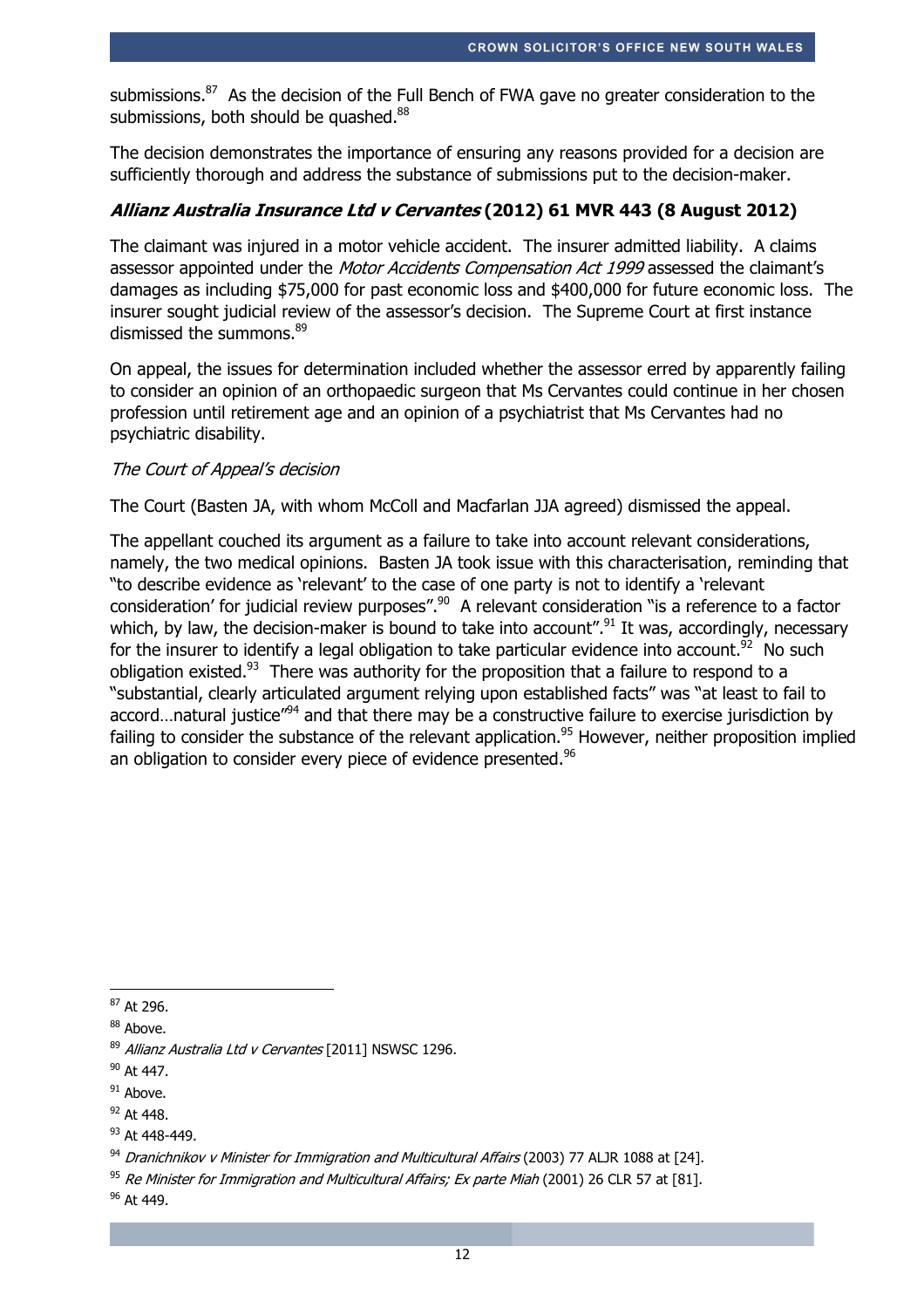# **Legislative development: introduction of Pt. 59, Uniform Civil Procedure Rules 2005**

New Pt. 59 of the Uniform Civil Procedure Rules 2005 ("UCPR"), entitled "judicial review proceedings", commenced on 15 March 2013. It applies to judicial review proceedings in the Supreme Court<sup>97</sup> and Land and Environment Court<sup>98</sup> commenced on or after this date (r. 59.1).

The key features of the new Part are as follows:

- 1. Judicial review proceedings must be commenced within 3 months of the date of the decision (r. 59.10(1)), subject to any extension by the court (r. 59.10(2)). This time limit does not apply where there is already a statutory limitation period or where a decision is not required to be set aside (r. 59.10(4) and (5)).
- 2. Judicial review proceedings must be commenced by summons (r. 59.3(1))<sup>99</sup> which must state (r. 59.4):
	- (a) the orders sought;
	- (b) if there is a decision in respect of which relief is sought: the identity of the decisionmaker, the terms of the decision to be reviewed and the part/parts of the decision in respect of which relief is sought; and
	- (c) with specificity, the grounds on which the relief is sought.
- 3. Where relief is sought in relation to a decision of a public authority (which includes a public officer) the plaintiff may, within 21 days of commencing proceedings, serve a notice on the public authority requiring it to provide a copy of the decision and a statement of reasons for the decision (setting out findings on material questions of fact, referring to the evidence or other material on which those findings were based and explaining why the decision was made) (r. 59.9(1)-(3)). If the public authority does not comply within 14 days, or the plaintiff has not served the notice on time, the plaintiff may seek a court order for such (r. 59.9(4)).
- 4. The rules prescribe the appropriate parties depending on the circumstances: for instance, the body or person responsible for a decision to be reviewed is required to be joined as a defendant, although not as the first defendant (unless there is no other defendant) (r. 59.3(4)).
- 5. A plaintiff cannot be required to provide security for costs in respect of judicial review proceedings except in exceptional circumstances (r. 59.11).
- 6. Finally, there are new procedural requirements (generally subject to any contrary direction), including:
	- (a) each defendant is to file and serve a response, within 21 days after being served with the summons, stating whether the relief is opposed and, if so, on what grounds (r. 59.6);

<sup>-</sup><sup>97</sup> Proceedings in the Court's supervisory jurisdiction, including under ss. 65 and 69 of the *Supreme Court Act* 1970.

<sup>98</sup> Proceedings for, or in the nature of, judicial review in classes 4 and 8 of the Land and Environment Court.

 $99$  Paragraph 14 of Supreme Court Practice Note CL 3 – Supreme Court Common Law Division – Administrative Law List stated (and still does): "Proceedings are generally commenced by summons although on occasions where there is an extensive challenge to the decision of a public official or public body they may be commenced by statement of claim".